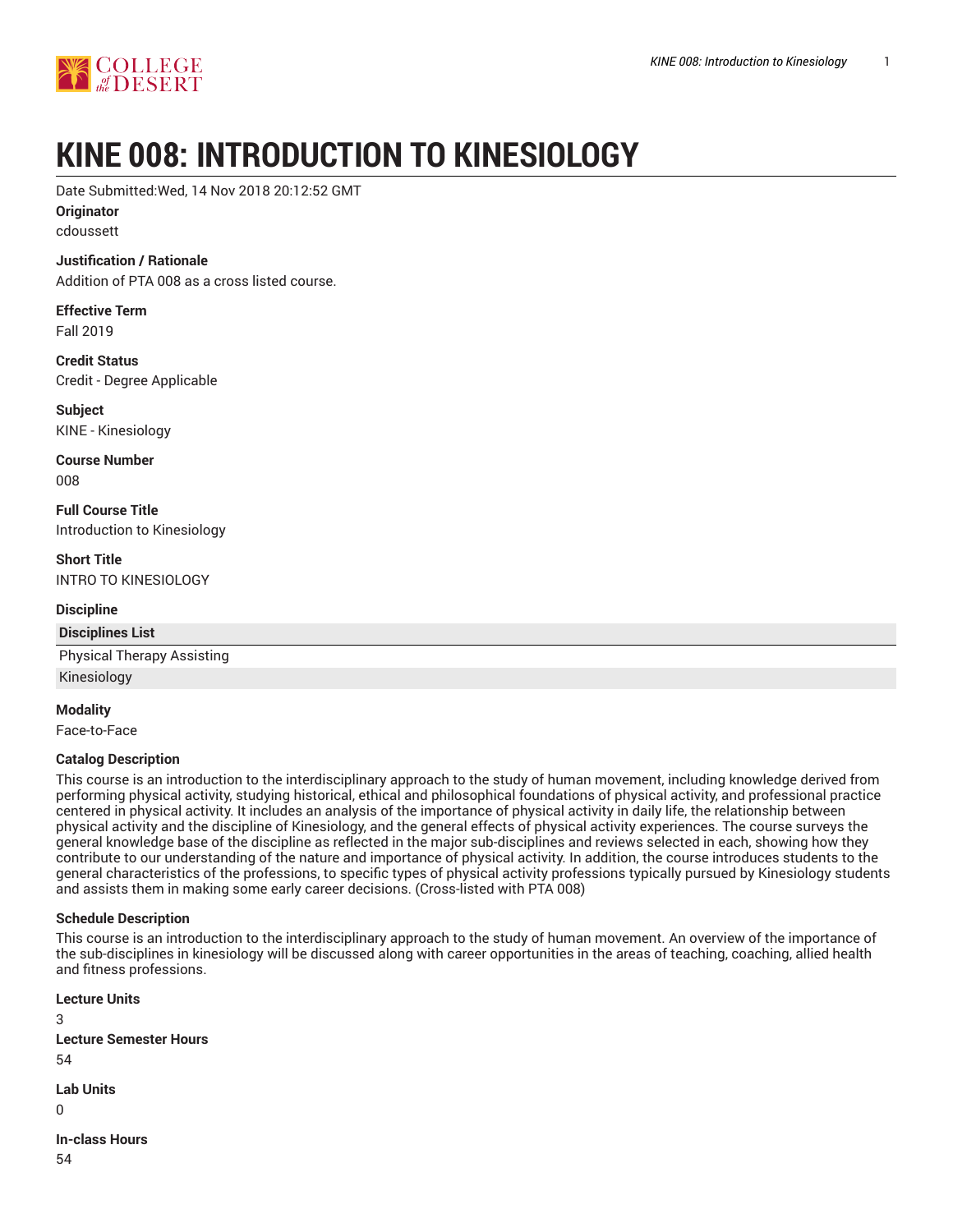

#### **Out-of-class Hours** 108

**Total Course Units** 3 **Total Semester Hours** 162

**Prerequisite Course(s)** Advisory: ENG 061

# **Required Text and Other Instructional Materials**

**Resource Type** Book Book (Recommended)

**Author**

Peter Klavora

**Title**

Scientific Foundations of Kinesiology Studying Human Movement and Health

**Edition**

1st edition

**City** Toronto

**Publisher** Kinesiology Books Publisher

**Year** 2012

**College Level**

Yes

**Flesch-Kincaid Level** 12

**ISBN #** 9780920905395

**Class Size Maximum** 40

**Entrance Skills** Comprehend and summarize readings

#### **Prerequisite Course Objectives**

ENG 061-Demonstrate the ability to read and respond in writing beyond the literal interpretation of the text.

### **Entrance Skills**

Generate, develop, and organize ideas in writing.

#### **Prerequisite Course Objectives**

ENG 061-Demonstrate the ability to read and respond in writing beyond the literal interpretation of the text.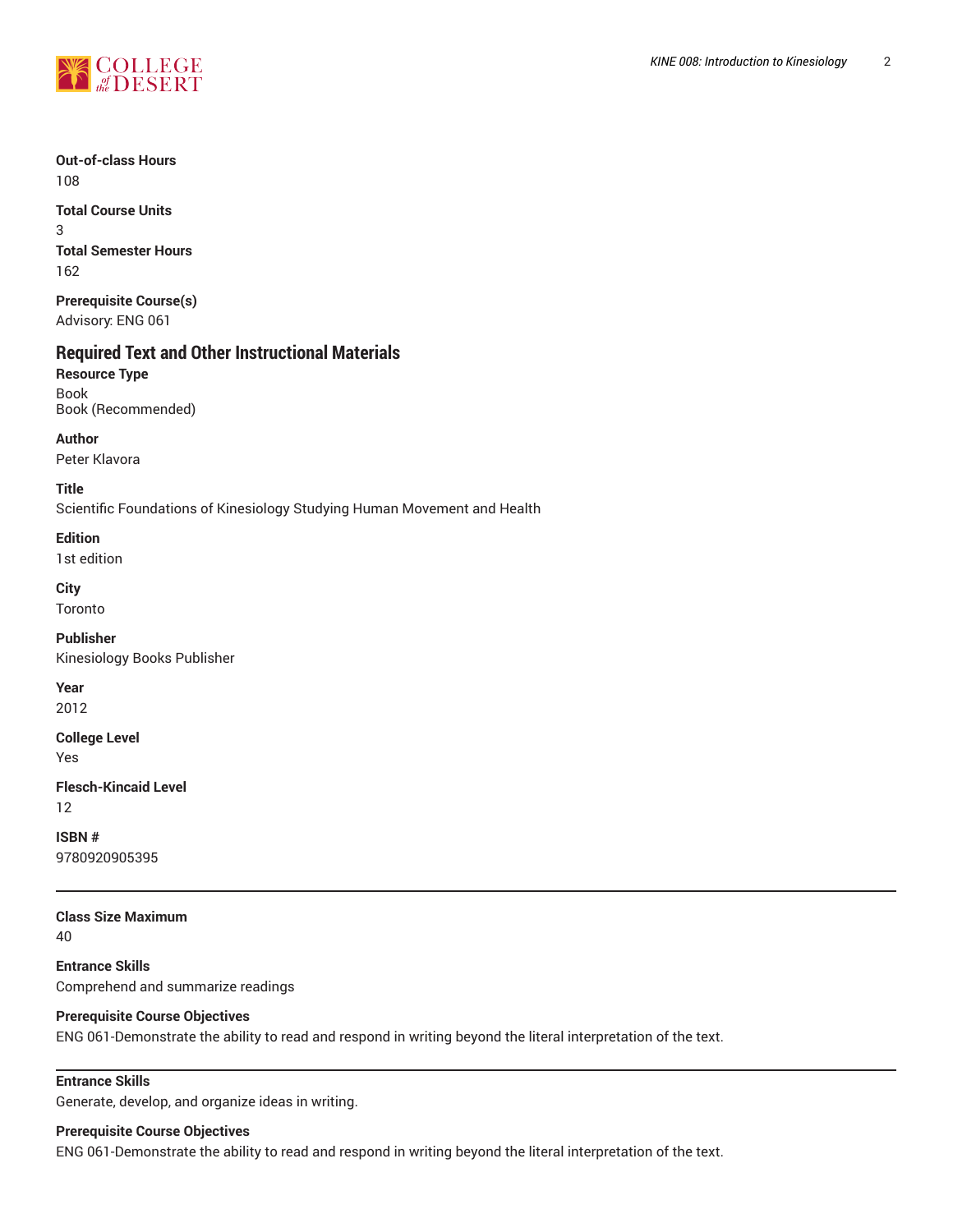

#### **Entrance Skills**

Critical thinking skills.

#### **Prerequisite Course Objectives**

ENG 061-Demonstrate the ability to think critically and express ideas using various patterns of development.

#### **Course Content**

- 1. Basic concepts of kinesiology
- 2. Discovering the field of physical activity
- 3. The spheres of physical activity experiences, and subjective experiences in physical activity
- 4. Academic planning
- 5. Historical, ethical and philosophical foundations of kinesiology
- 6. Overview of basic movement forms of sport, dance and exercise with a focus on the subdisciplines within Kinesiology
- 7. Sociology of physical activity
- 8. Introduction to the sub-disciplines: Motor learning/control, motor development, biomechanics, exercise physiology, social psychological foundations, and sport nutrition
- 9. Exploration of pathways and career opportunities: Allied Health, sport, fitness, teaching and coaching

#### **Course Objectives**

|             | <b>Objectives</b>                                                                                                                                                                                                                  |
|-------------|------------------------------------------------------------------------------------------------------------------------------------------------------------------------------------------------------------------------------------|
| Objective 1 | Gain an appreciation for and insights into the importance of physical activity in daily life and the implications of this<br>for the discipline of kinesiology.                                                                    |
| Objective 2 | Understand the rationale for a discipline of kinesiology, how it is structured, and the types of knowledge studied by its<br>scholars, as well as the implications of this and other types of knowledge for professional practice. |
| Objective 3 | Understand the nature and demands of professional occupations, the career options available to students graduating<br>from departments of kinesiolgy, and the qualifications associated with each option.                          |
| Objective 4 | Identify the basic concepts of kinesiology.                                                                                                                                                                                        |
| Objective 5 | Describe the historical, ethical and philosophical foundations of Kinesiology.                                                                                                                                                     |
| Objective 6 | Identify the relationship between performance in the movement forms of sport, dance, and exercise and the<br>conceptual foundations of the sub-disciplines.                                                                        |
| Objective 7 | Identify the pathways and requirements for career opportunities.                                                                                                                                                                   |
| Objective 8 | Identify the fundamental concepts of basic movements.                                                                                                                                                                              |

#### **Student Learning Outcomes**

|           | Upon satisfactory completion of this course, students will be able to:                                                                                 |
|-----------|--------------------------------------------------------------------------------------------------------------------------------------------------------|
| Outcome 1 | Apply scientific principles and foundations in the field of Kinesiology.                                                                               |
| Outcome 2 | Evaluate the role of sub disciplines in the field of Kinesiology including anatomy, physiology, biomechanics, personal<br>fitness, and motor behavior. |
| Outcome 3 | Analyze various opportunities for employment and advancement in the field of Kinesiology.                                                              |

#### **Methods of Instruction**

| <b>Method</b>      | Please provide a description or examples of how each instructional<br>method will be used in this course.                                        |
|--------------------|--------------------------------------------------------------------------------------------------------------------------------------------------|
| Collaborative/Team | Students are assigned a group to lead a physical education course and<br>develop a lesson plan.                                                  |
| Participation      | Students are expected to read course materials before class and<br>participate in classroom activities and discussions on a weekly basis.        |
| Lecture            | Lecture is broken up into 20 to 30 minute segments with interactive<br>activities embedded to create an active learning environment.             |
| <b>Discussion</b>  | Students get in small groups at the beginning of class to familiarize<br>themselves with learning material and then share with the larger group. |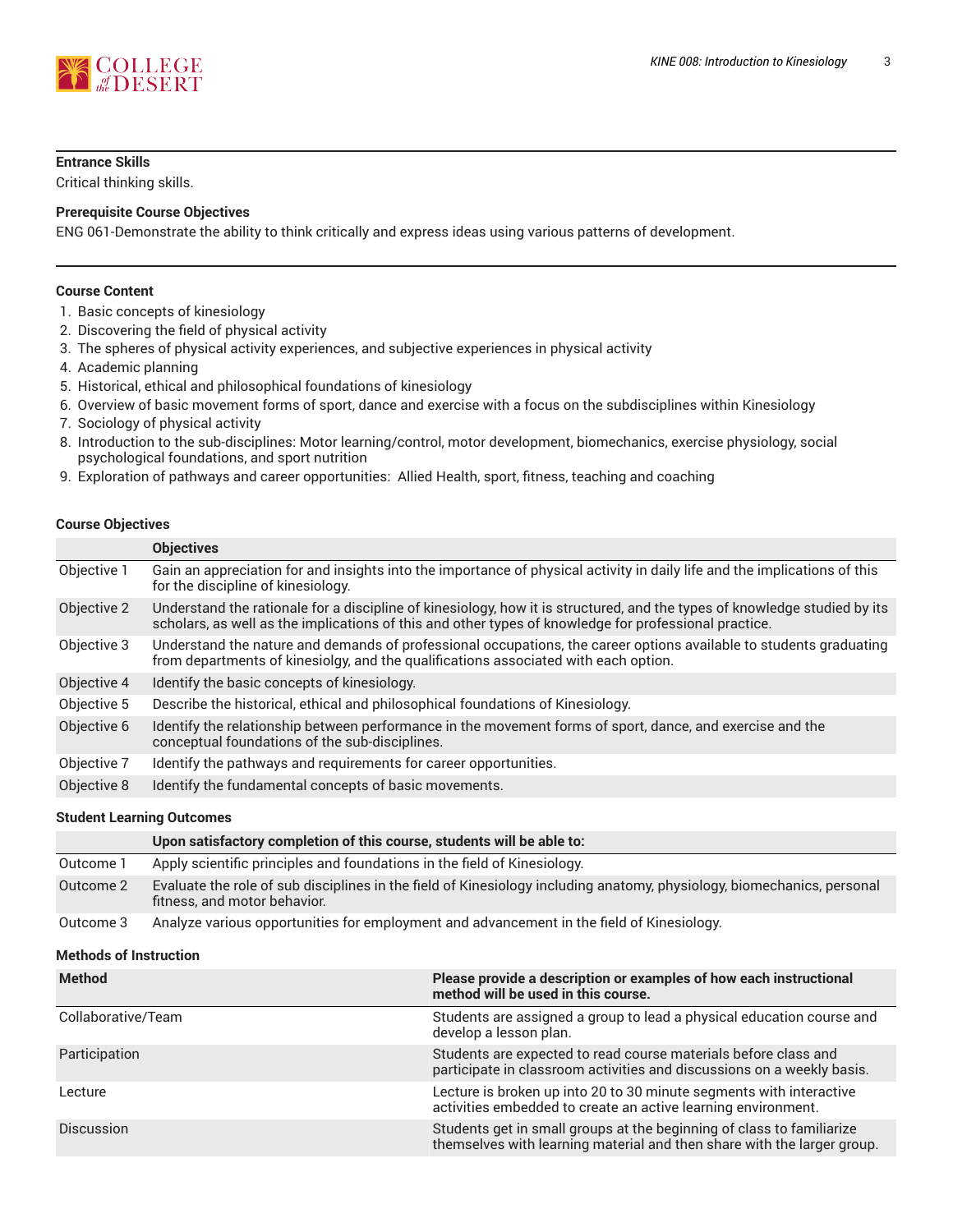

Demonstration, Repetition/Practice Students are required to practice skills learned and demonstrate those skills to the class. Practice activities and demonstrations are embedded into lecture components.

#### **Methods of Evaluation**

| <b>Method</b>                                    | Please provide a description or examples of how<br>each evaluation method will be used in this course.                                                                            | <b>Type of Assignment</b> |
|--------------------------------------------------|-----------------------------------------------------------------------------------------------------------------------------------------------------------------------------------|---------------------------|
| Written homework                                 | Homework assignments to emphasize course<br>topics including reflections on reading materials<br>collected weekly.                                                                | In and Out of Class       |
| Oral and practical examination                   | Students describe their lesson plan to instructor and In Class Only<br>present their plan to the class as an end of course<br>practicum.                                          |                           |
| True/false/multiple choice examinations          | Exams and quizzes subjective and objective to<br>assess student learning of the basic concepts of<br>Kinesiology. (Total of 100 questions for midterm and<br>final plus quizzes). | In Class Only             |
| Self/peer assessment and portfolio evaluation    | Develop a personal portfolio that describes the<br>pathways and requirements for their selected career.                                                                           | In and Out of Class       |
| Presentations/student demonstration observations | Observation reports of different careers are<br>presented to peers and instructor. Includes a<br>minimum of 1 page report as well as 10 minute<br>presentation.                   | In and Out of Class       |

#### **Assignments**

#### **Other In-class Assignments**

- 1. Three tests covering textbook and lectures.
- 2. Oral report and demonstration.
- 3. Fitness collection and analysis.
- 4. Reading Assignments, Evaluation and Discussions.

#### **Other Out-of-class Assignments**

- 1. Preparation of a Career Statement: If you are interested in the Fitness Specialist certificate, or Bachelor's of Science degree for your anticipated career, describe a future career you may want to pursue. Please list the appropriate education, certificates, and licenses you may need to obtain for this career path. Identify the colleges and institutions to which you will apply for your advanced degree(s). Also explain examinations, clinical hours and additional opportunities that may be available for this career.
- 2. Research Assignment: You will be assigned a topic relevant to the field of kinesiology. You will be required to research using the College of the Desert's library search engine for a reliable journal, magazine that is recognized by the Kinesiology department. You will be asked to develop an introduction page, college level critical questions and responses to this topic, list of references and provide extensive research.
- 3. Pedagogy Assignment: After studying the chapters on pedagogy, biomechanics and physiology of physical activity you will be asked to develop a proper lesson plan for both a physical activity and lecture class.
- 4. Weight Management Assignment: Following the principles of research methods in physical activity, you will collect information, analyze it's results and how they attribute to enhanced physical activity, and wellness.
- 5. Interview: After studying the chapters on careers in therapeutic exercise, teaching professions, health and wellness, coaching, and sport management, you will be asked to conduct an interview with a professional in one of these fields and present your information orally to the class.
- 6. Professional portfolio: Following the text's chapters on motor behavior, biomechanics, physiology, and professional preparation, create specific exercise prescription, liability forms, and pertinent advice for students and clients.

#### **Grade Methods**

Letter Grade Only

#### **MIS Course Data**

**CIP Code** 31.0505 - Kinesiology and Exercise Science.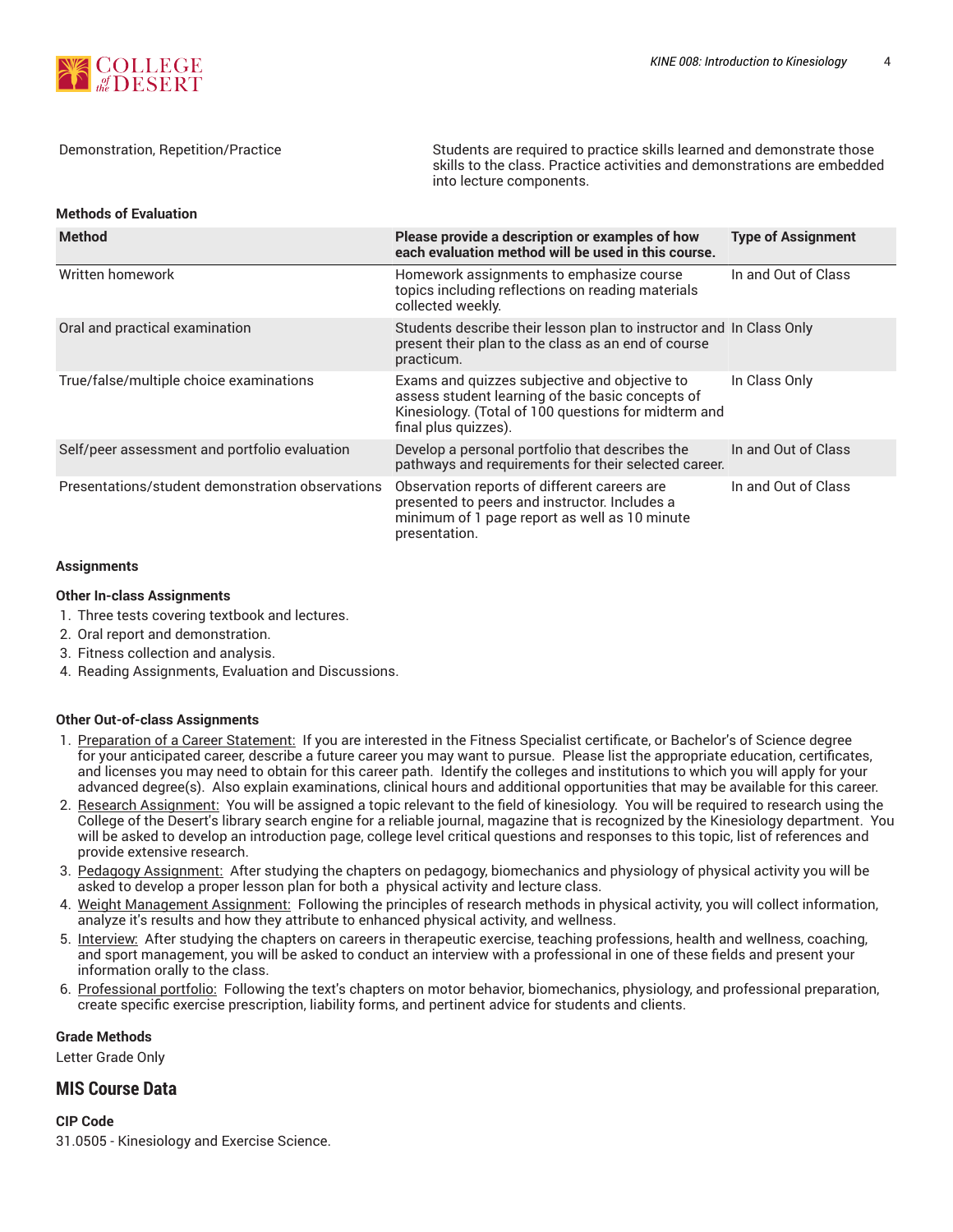

**TOP Code** 127000 - Kinesiology

**SAM Code** E - Non-Occupational

**Basic Skills Status** Not Basic Skills

**Prior College Level** Not applicable

**Cooperative Work Experience** Not a Coop Course

**Course Classification Status** Credit Course

**Approved Special Class** Not special class

**Noncredit Category** Not Applicable, Credit Course

**Funding Agency Category** Not Applicable

**Program Status** Program Applicable

**Transfer Status** Transferable to both UC and CSU

**C-ID** KIN 100

**Allow Audit** No

**Repeatability** No

**Materials Fee** No

**Additional Fees?** No

## **Approvals**

**Curriculum Committee Approval Date** 11/15/2018

**Academic Senate Approval Date** 11/29/2018

**Board of Trustees Approval Date** 12/14/2018

**Course Control Number** CCC000268994